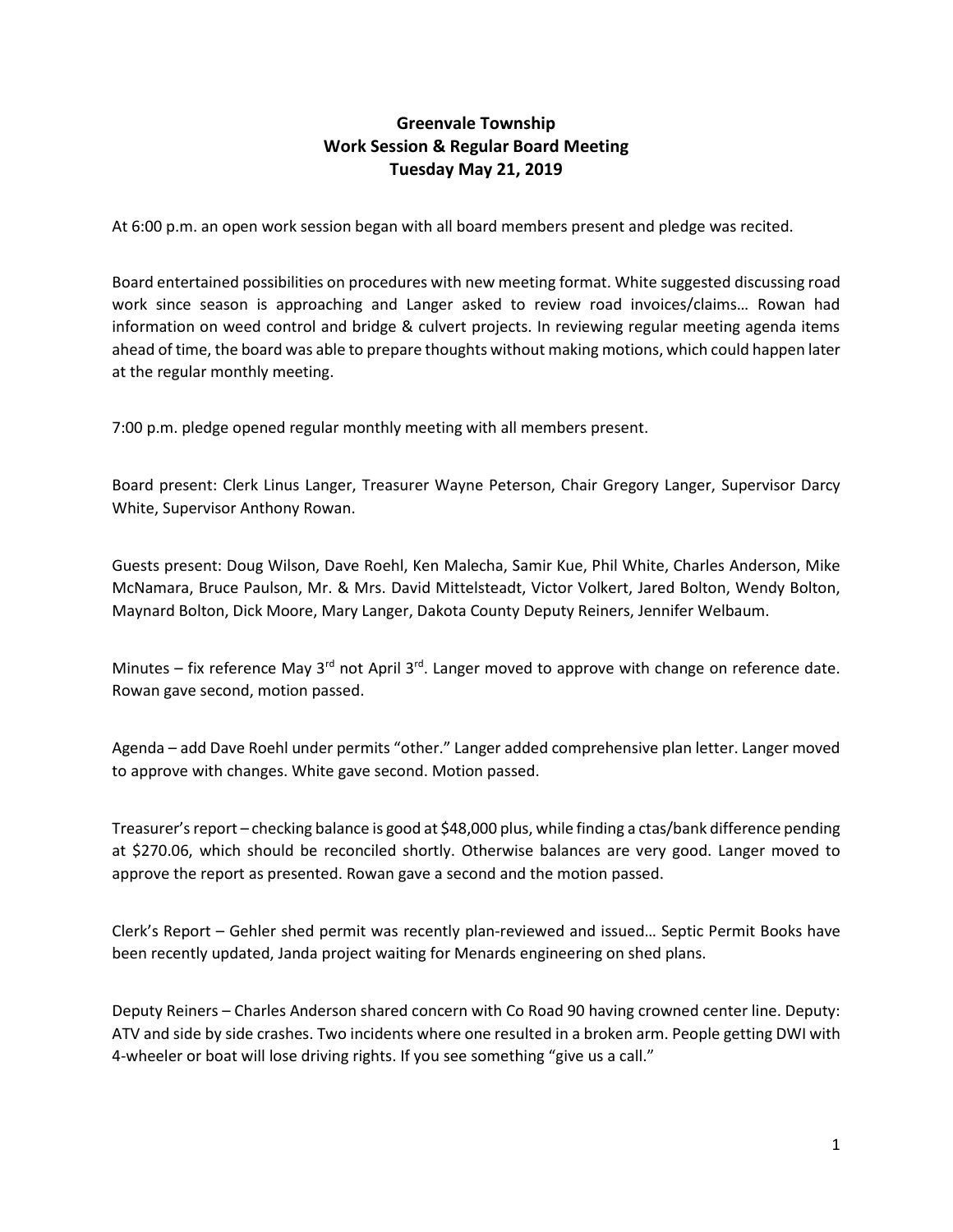Road work – Jerry Bolton waiting for frost to get out. Langer spoke to repaired culvert that was damaged. Rowan noted need to do repair on Isle and 305<sup>th</sup>... talked with Todd Howard DC engineer about temporary plate. Langer mentioned May  $3<sup>rd</sup>$  inspection tour. White had copy of notes from tour on table. Some culverts need help.

Langer: Road Improvement Committee met Monday and things went well. Jerry Bolton noted "it was a productive meeting. Between 5 of us we can handle most of the challenges."

In past we have approved recommendations of committee. This year we are advising the following plan:

- Resurface the length of Idalia Avenue north of 320<sup>th</sup> Street, the length of 310<sup>th</sup> Street, and the length of Iran Path to Isle Avenue.
- Resurface Isle Avenue from 305<sup>th</sup> Street to 295<sup>th</sup> Street.
- Resurface Eveleth Avenue from 320<sup>th</sup> Street to 307<sup>th</sup> Street and spot load the remainder of Eveleth Avenue as needed.
- 50 loads of aggregate for spot loading on other Township roads as needed.
- Replace aged and rusted Township road culverts as needed.
- Continue the expanded dust control program as completed in 2018 with service provider Envirotech.

Langer move to approve road committee request. Rowan gave second and motion passed. Emergency repairs always extra, and yet to be determined.

DC meeting at Castle Rock County Road 86 project. Victor Volkert asked about hours? 4:30 to 6:00.

Building permits - Kamir Sue had a post frame building application 40x54 ft… and 4 greenhouses to be moved in from Randolph site. Board reviewed full application materials. Setbacks are correct on the site maps. White moved to approve the requests as presented. Rowan gave second and motion carried.

Dave Roehl inquired about a gravel mining permit required by the County. They have a road project that could need 88,000 yards. Forms, process, reclamation and bonding questions require further review. Item moved to later part of meeting.

Citizen business – Victor Volkert brought up expanding parking lot as offered at Annual Meeting. Item to be revisited in June. Other revisit was availability of minutes from committees. Clerk can provide minutes after they have been approved.

Comprehensive Plan Update – joined collaboration group to save on design and implementation. The work is near finished but with some higher costs and a new invoice last month for \$1,000. Langer moved to approve updated funding request. White made second and motion passed.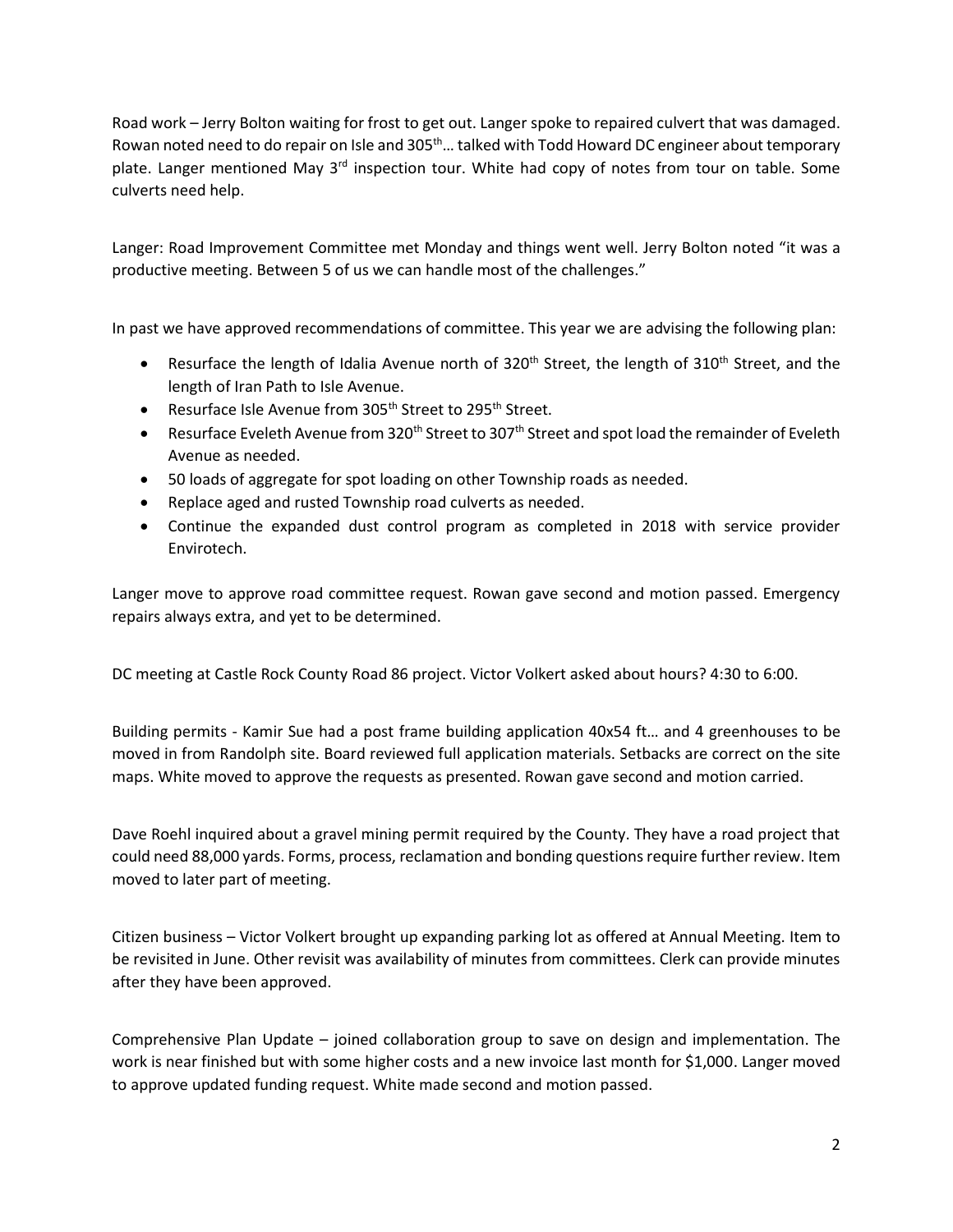Intergovernmental Meeting was attended by Rowan and Langer. Dakota County Commissioner Mike Slavik was there as well. There was talk about an upcoming wild parsnip meeting. White addressed concerns with Garrett Ave… Mayor said they would take care of it. White encouraged calling city to keep road maintained for our citizens.

Langer shared that on May  $2^{nd}$  Greenvale Township was served papers. TK Properties is suing the Township and we are advised not to discuss topic with anyone. Also advised by MATIT office to include recently hired Attorney Bob Ruppe into conversations. Langer moved to invite Ruppe to attend upcoming closed meetings. White gave second and motion carried.

New Business – Planning Commission Chair Bruce Paulson gave a recap of May  $6<sup>th</sup>$  topics including Rightof-Way permitting and procedures questions. Town Attorney considered need and opportunities, where opinion is a new permit form would suffice. Also had some examples from Jennifer Welbaum on event centers and agricultural tourism.

Langer moved to request Attorney Blumhoefer write a permit for review at June meeting. White added for township liability we need to have a permit. Rowan recognized Roehl's mining inquiry as other current need… Rowan gave second to Langer's motion and motion passed. Follow-up TBD.

Langer moved to approve Planner Alex Conzemius being invited to July 8<sup>th</sup> Planning Commission meeting. White gave second and motion carried. White suggested also sending non-conforming uses/questions ahead of time. Paulson will add non-conforming uses to next agenda as there is interest in finding solutions.

NCRWMO 1w1p is being finished up. Pass around envelope from Langer on 1w1p. Clerk will get copy of resolution for June meeting…

Ditch mowing – provider Dale Kuchinka is to send quote for summer ditch mowing.

Road Service Contract – In June, Langer will send request for quotes RFQ for July meeting.

Roehl's request revisited - Pond is one concern. Rowan asked about County regulations and any possible water issues? White looked at zoning ordinance and guidance on need to reclaim site. Board asked Clerk to study and find options to help-out. Langer moved to ask clerk to draft a resolution for the Roehl project considering 7.16 b2 and c5. Rowan gave second. Motion Passed.